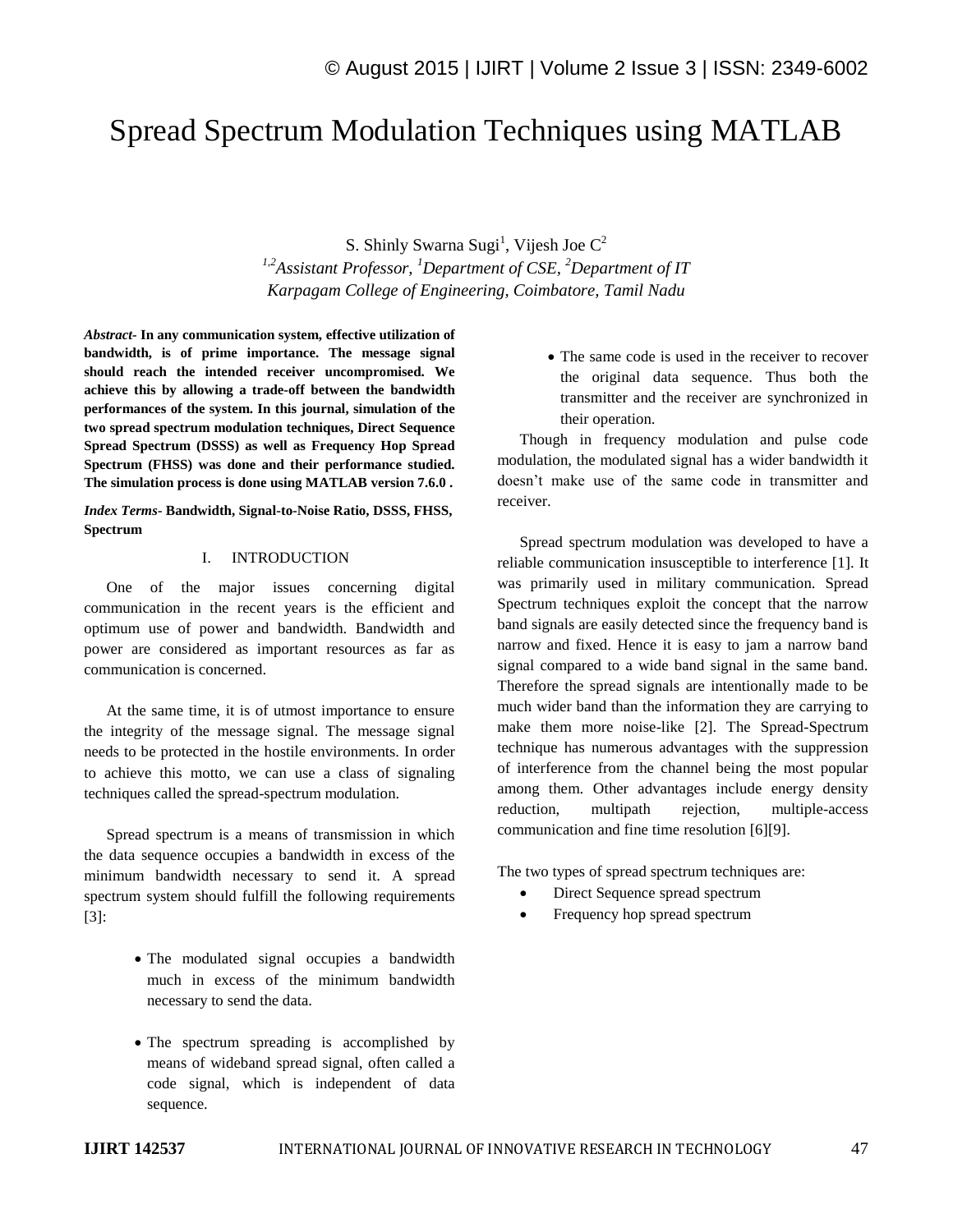#### II. DIRECT SEQUENCE SPREAD SPECTRUM



*Fig 2.1 Block Diagram of Direct Sequence Spread Spectrum at the Transmitter and Receiver end*

#### **Generation of PN Sequence:**

The first step in the technique is to generate the Pseudo-noise (PN ) sequence. A PN sequence is a periodic binary sequence with a noise-like waveform [12]. They may appear random in nature to an outsider but they are perfectly deterministic in nature.

If the period of the PN sequence is longer , it will be difficult to track the sequence. They are generated by means of a feedback shift registers made of m flip-flops. Therefore the PN sequence generated becomes periodic with a period of at most  $2<sup>m</sup>$ . When the period of the PN sequence is equal to  $2^m-1$ , it is called a m-sequence.

#### **Product Multiplication:**

If m(t) is the original data sequence which is narrowband in nature and c(t) is the wideband PN sequence, the resultant signal m(t) is the multiplied product of the m(t) and  $c(t)$ . Thus the product modulated signal  $s(t)$ will have a resultant spectrum that is nearly the same as the wideband PN sequence c(t) [12]. In other words the data sequence is spread by the PN sequence. Then the spread signal s(t) is applied to a BPSK modulator. Note that any modulation scheme can be used in place of BPSK as shown in the schematic in Fig2.1. The transmitted signal is can be called a direct sequence spread binary phase shift keyed signal (DS/ BPSK).

In the receiver, the de-spread is carried out which is the same as the spread operation using the same PN sequence.

#### III. FREQUENCY HOP SPREAD SPECTRUM

In Frequency Hopping Spread Spectrum, the modulated data sequence covers a wider band by randomly hopping from one frequency to other. Hence the modulated data sequence is spread sequentially rather than instantaneously as seen in Direct Sequence Spread Spectrum. Any modulation scheme can be used for Frequency Hopping system such as M-ary frequency-shift keying (MFSK) which is widely used for FH systems. In our simulation, we have used BPSK modulation scheme as shown in the Fig3.1



## *Fig 3.1 Block Diagram of FHSS at the Transmitter and Receiver End*

Since the spread spectrum is not instantaneous, two additional parameters are considered for Frequency Hopping System. One is the rate at which the hops occurs  $(R<sub>h</sub>)$  and the other is the Hopping period  $(T<sub>h</sub>)$ . A PN sequence generator is employed to generate k-bit pattern which is created for every hopping period. Next a frequency synthesizer is used for the purpose of creating multiple signals varying in frequencies. Here the purpose of the PN sequence generator is to determine the carrier frequency to be used for the frequency modulation. At the receiver end , the same operation as in the transmitter is carried out to get the demodulated data. The schematic of the Frequency Hopping System used in transmitter and receiver end is represented in Fig 3.1

## IV. SIMULATION OF DIRECT SEQUENCE SPREAD SPECTRUM

By using Matlab version 7.6.0 simulator, simulation of Direct Sequence Spread Spectrum is done and is shown as follows. Fig 4.1 and Fig 4.2 shows the generated data sequence and the Pseudo-Noise sequence respectively.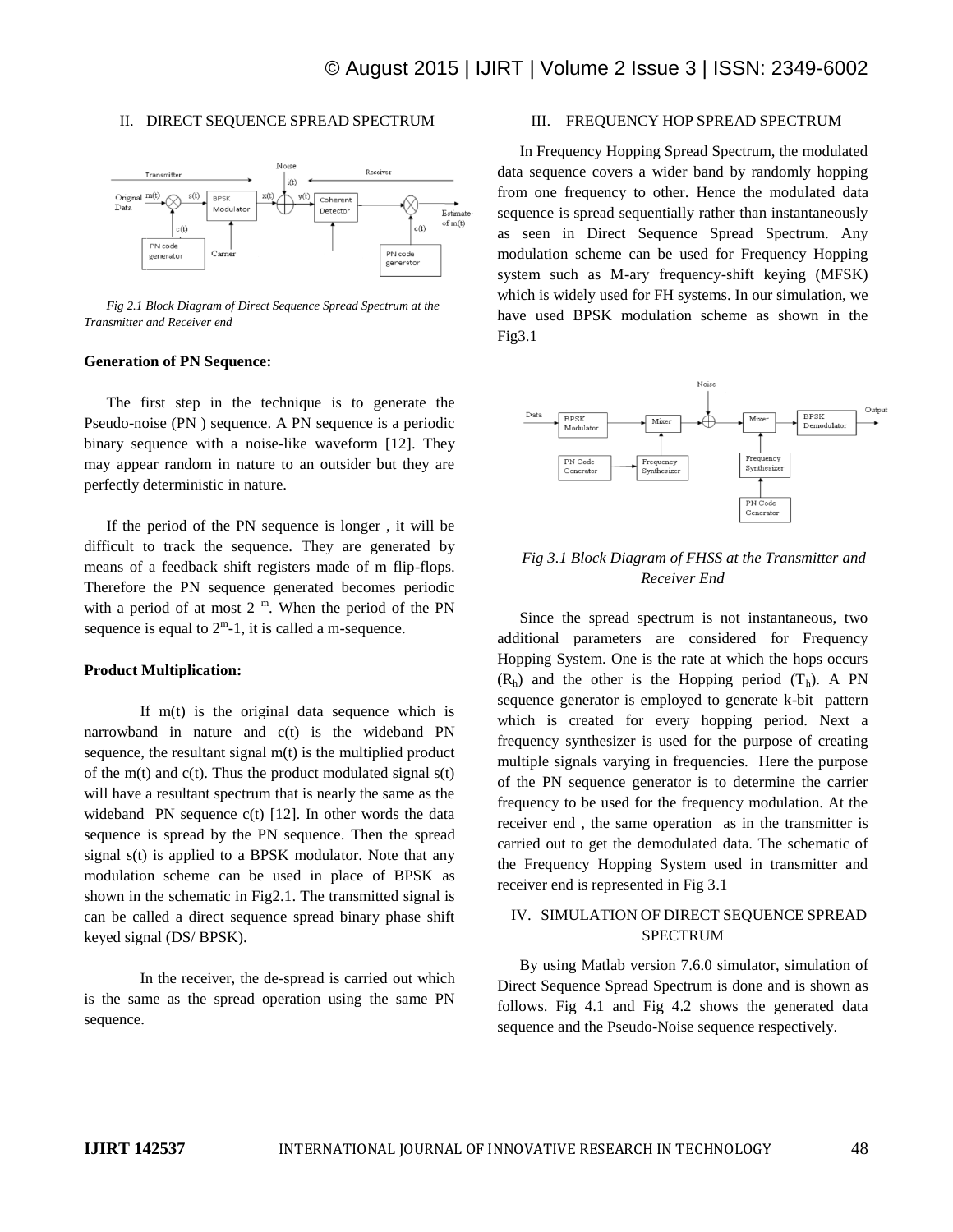





*Fig 4.3 DSSS Signal Spectra*

In the above figure (Fig 4.3) shows the spectra of Direct Sequence Spread Spectrum signal. The Fast Fourier transform of the BPSK signal is shown in Fig 4.4.



*Fig 4.4 Fast Fourier transform of BPSK Signal*

# V. SIMULATION OF FREQUENCY HOP SPREAD SPECTRUM

The below figure Fig 5.1 shows the data sequence and the BPSK modulated data signal before applying to the mixer.





Fig 5.2 shows the Fast Fourier Transform of the Binary Phase Shift Keying modulated data sequence.



*Fig 5.2 FFT of BPSK modulated signal*

Fig 5.3 shows the carrier modulated Binary Phase Shift Keying modulated data sequence after the frequency synthesizer stage.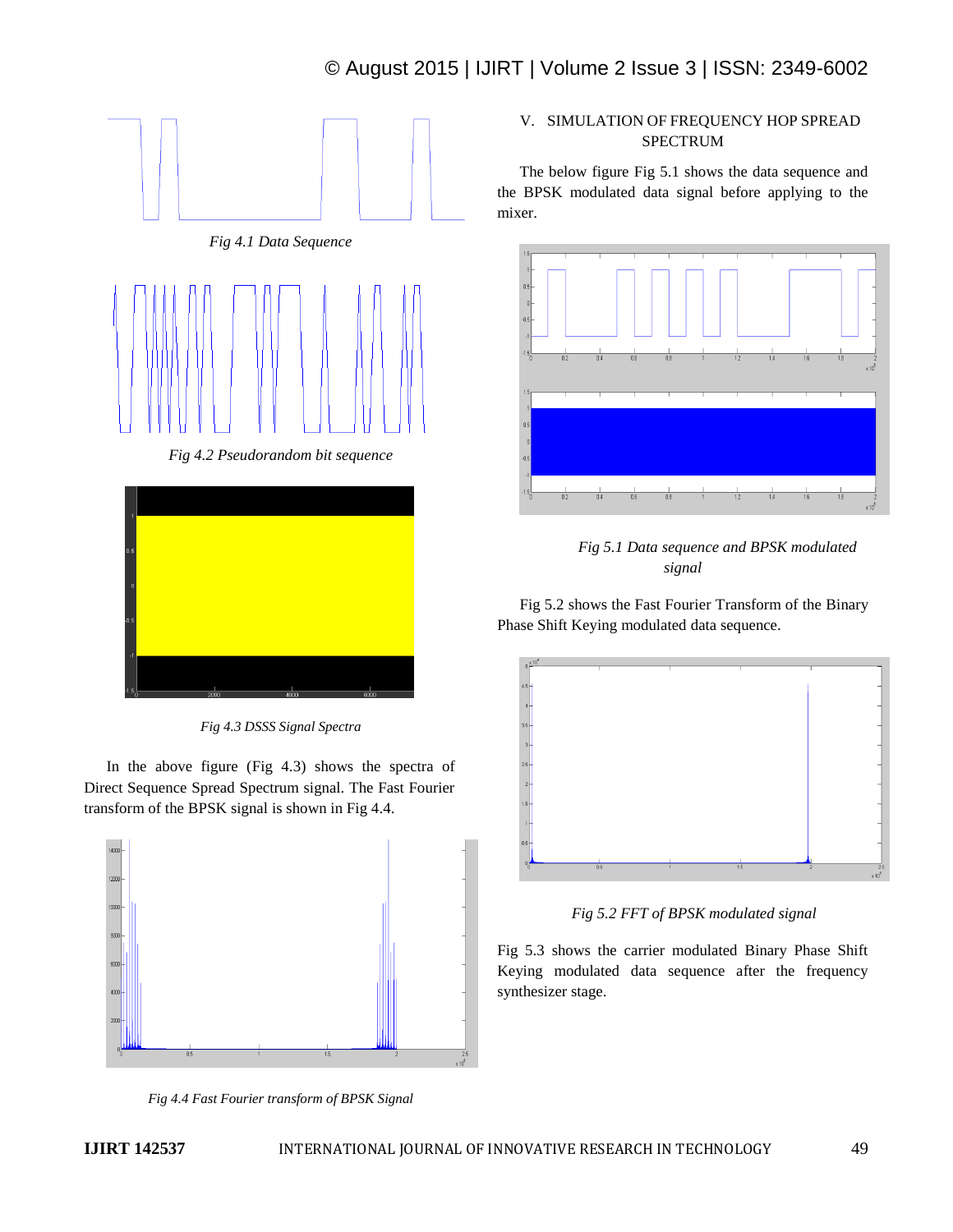

*Fig 5.3 Frequency shifted signal*

The transformation of the modulated BPSK signal from narrow band to wide band is shown in the Fig 5.4.



*Fig 5.4 Transformation of BPSK signal into wider range*

#### VI. COMPARISON OF DSSS AND FHSS

The error rate and the Signal-to-Noise ratio, by varying level of interference is obtained. It can be seen that the performance is affected as the interference increases.

The Signal-to-Noise ratio is the measure of the proportion of the signal power and the noise power expressed in decibels. Error rate determines the number of bits that have changed from their originality during the transmission through the channel. Both these parameters aid in analyzing the performance of the communication system.



*Sequence*



From Fig 6.1 a and Fig 6.1 b, it can be seen that under the same signal to noise ratio, direct sequence spread spectrum technique works better compared with frequency hopping. Also to be noted is that direct sequence performance is affected after certain interference threshold. The continuous line represents the theoretical values whereas the dots represent the practical values. It can been seen that there is a slight variation in the expected and the actual error rate. To further analyse the performance of the system gold codes can be used. Gold codes are nothing but a pre-selected set of m-ary sequences.

The m-ary sequence is used instead of the PN sequence whose autocorrelation is given by[7],

$$
Rc(m) = L, m=0
$$
  
or -1, 1 \le m \le L-1

The autocorrelation of Pseudo-random Noise is given by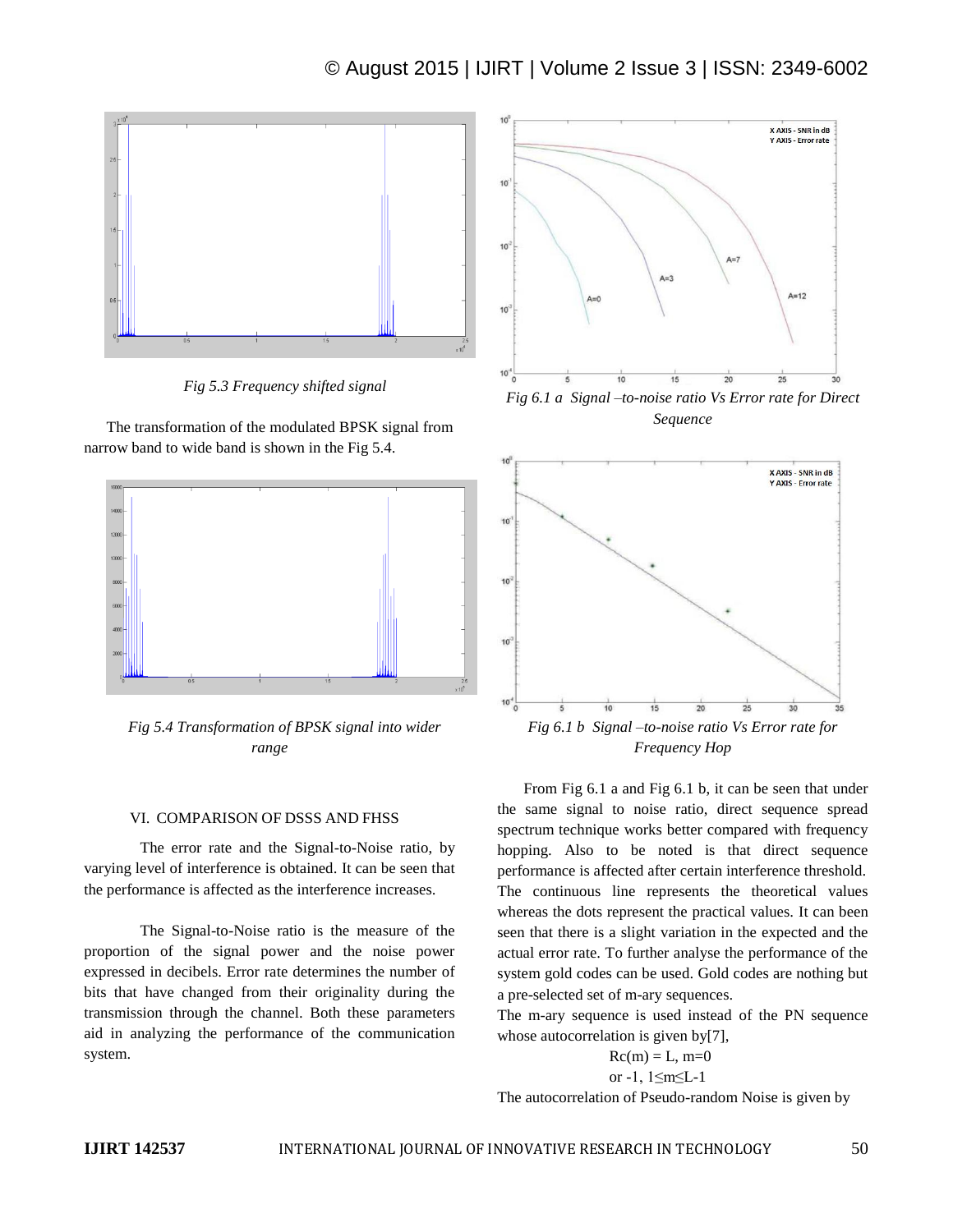Autocorrelation Rc(m)=ΣCnCn+m, 0≤m≤L-1



*Fig 6.2 a Error rate in Rayleigh Channel with msequence in Direct Sequence*

Thus the m-ary sequence can also be used in place of Pseudo-random Noise sequence. The use of gold sequence in PN sequence can also be investigated.



## *Fig 6.2 b Error rate with Rayleigh fading in Frequency hop*

For varying values of Signal-to-Noise Ratio, the simulation is carried out for Direct Sequence Spread and Frequency Hop in Rayleigh fading. For better understanding of transmission over wireless medium, the Rayleigh fading is introduced instead of the commonly used Additive White Gaussian Noise channel.

#### VII. CONCLUSION

The various spread spectrum modulation techniques like direct sequence spread spectrum and frequency hop spread spectrum has been explained and the simulation has been carried out using MATLAB 7.6.0. The comparison of both the modulation spread spectrum techniques is done. However the selection of the better techniques between them depends on the environment where they are employed. Direct Sequence Spread Spectrum is more susceptible to broad band interfering signal. Further research of the spread spectrum techniques is also underway pertaining to multi-user scenario and their effect on bit error rate, bandwidth usage.

#### REFERENCES

[1] J.G. Prokais, "Communication Systems Engineering", Prentice Hall,1994,chap 11.

[2] R. L. Peterson, R. E. Ziemer, and D. E. Borth. "Introduction to Spread Spectrum Communications", Prentice Hall, Inc., 1995.

[3] Adeel Ahmad and Rahat Ullah "Efficient Transmission of Information using Transmission Code along FHSS". International Journal of Computer Applications, in (2012), 40(9).

[4] Theodore S. Pappaport, "Wireless Communications principles and practice".

[5] John G. Proakis and Masoud Salehi, "Contemporary Communication Systems Using MATLAB".

[6] N.B chakrabarti, A. K. Datta, "introduction to the principles of digital communication", New Age Publishers, 2007.

[7] Erik Storm, Tony Ottosson, Arne Svensson, "An introduction to spread spectrum systems", Department of signals and systems, Chalmers university of technology, Sweden, 2002.

[8] Raymond L. PICKHOLTZ, "Theory of spread spectrum communication – A tutorial", IEEE Trans. Communication, vol. 30, No.5, May 1982.

[9] "Spread Spectrum Communications Handbook, Electronic Edition", McGraw-Hill, Inc ,2002,